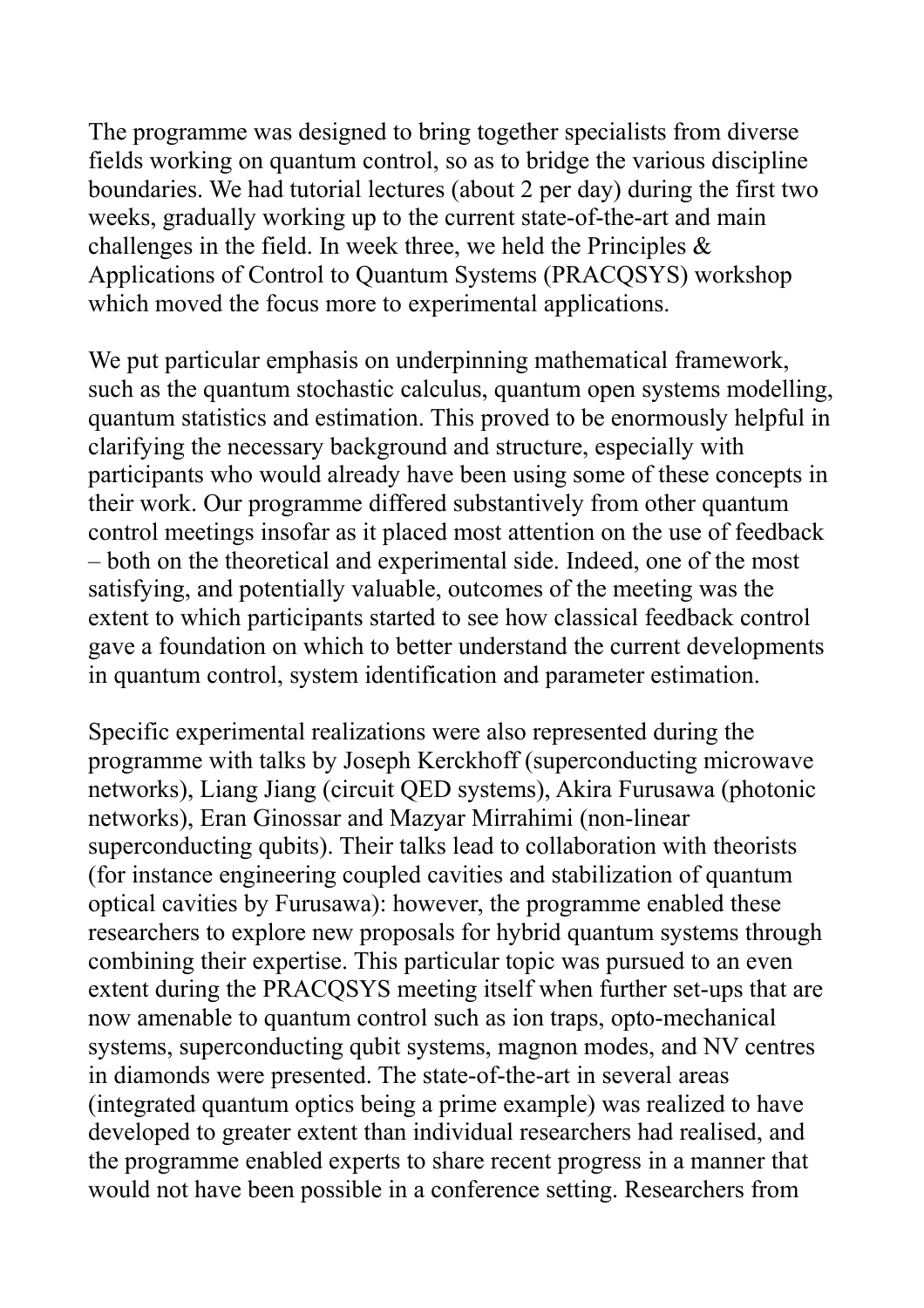industry included Mohan Sarovar (Sandia National Labs), Charles Santori (HP Labs) and Robert Kosut (SC Solutions), and we ran a Turing Gateway meeting to hear about some of the resources already available for Quantum Technologies, and about suggestions for future directions for researchers to explore. The final week was used to consolidate on the research collaborations that had been fostered during the previous weeks.

There where a number of lectures on the "SLH" formalism (the Hudson-Parthasarathy quantum stochastic calculus applied to unitary system-noise models and the associated theory of quantum feedback networks due to Gough and James). Supporting this was a tutorial on Quantum Hardware Description Language (QHDL) by its developer Nikolas Tezak (MabuchiLab, Stanford University) which enables modelling and design of interconnected quantum systems.

The lectures on Quantum Statistics and Estimation proved valuable with topics such as quantum Fisher information and quantum Cramer-Rao bounds receiving attention from researchers investigating quantum system identification problems, as well as quantum metrology and sensing.

Pierre Rouchon spoke on the design of the discrete quantum filter which was used in the Nobel prize-winning experiment of Serge Haroche. With Jason Ralph, he developed an improved numerical schemes for integrating stochastic master equations and this implies that filtering and control of quantum systems should now be feasible for existing experimental systems. The new techniques should also be applicable to the simulation of quantum trajectories (Rouchon and Ralph, Phys. Rev. A **91**, 012118).

New collaborations formed include: work between control theorist Matthew James and experimentalist Akira Furusawa concerning deterministic photon sources, and the reduction of randomness of photon emissions using measurement feedback; Ralph on broadening previous work with Jacob Dunningham on quantum inertial sensing for gyroscopes so as to cover general quantum metrology problems in collaboration with Pieter Kok; between Ian Petersen, John Gough and Guofeng Zhang on control theoretic features of transfer functions for quantum linear systems; Birgitta Whaley and Sophie Schirmer on control of entanglement by reservoir engineering; Petersen, Naoki Yamamoto, Madalin Guta and Gough on quantum system identification. In addition, many of the younger